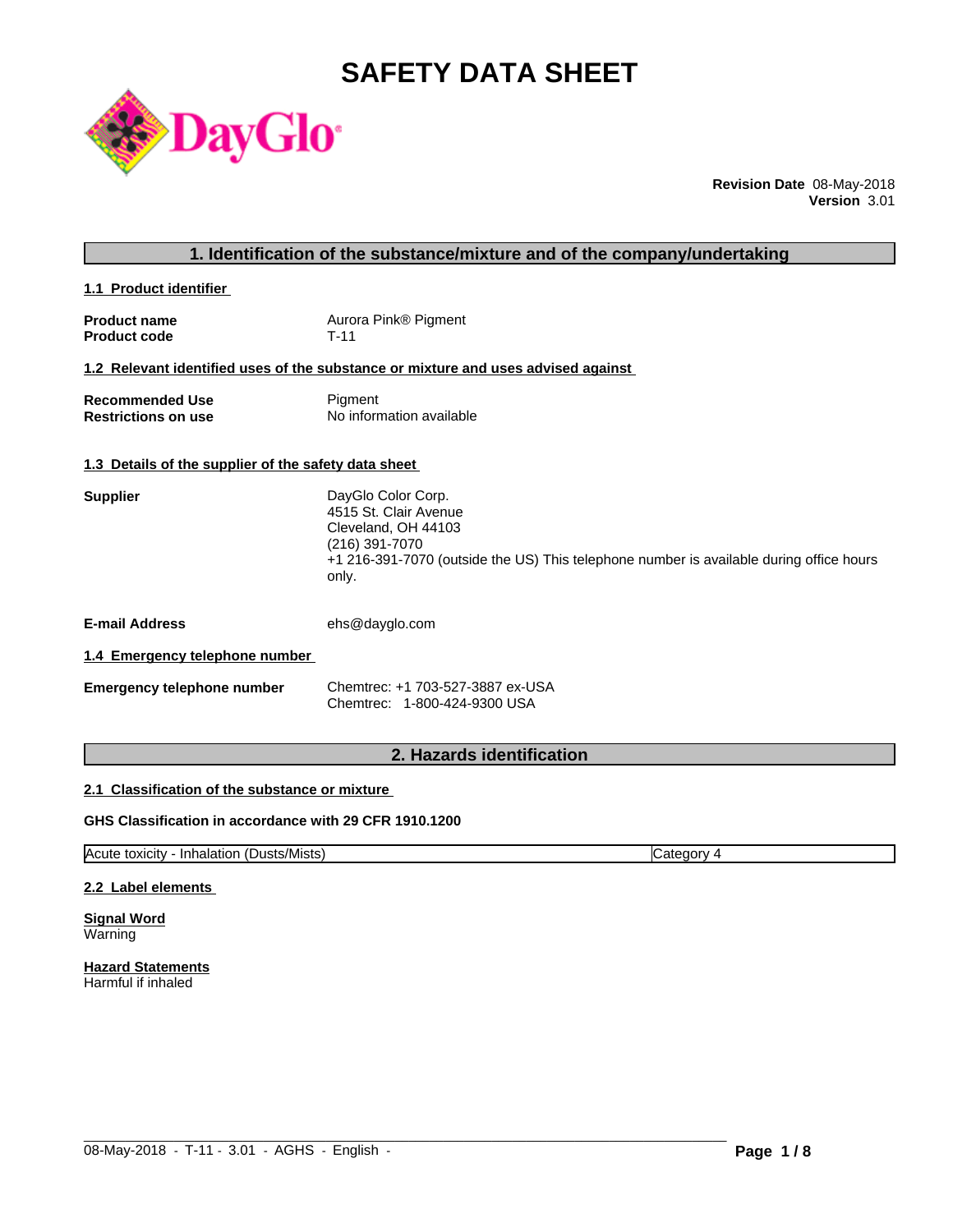

**Precautionary Statements - Prevention** Avoid breathing dust/fume/gas/mist/vapors/spray Use only outdoors or in a well-ventilated area

#### **Precautionary Statements - Response**

IF INHALED: Remove person to fresh air and keep comfortable for breathing Call a POISON CENTER or doctor if you feel unwell

#### **2.3. Other Hazards Hazards not otherwise classified (HNOC)** Not Applicable

**2.4 Other information** 

Not Applicable

**Unknown Acute Toxicity** <1% of the mixture consists of ingredient(s) of unknown toxicity

# **3. Composition/Information on Ingredients**

#### **Substance Mixture**

| <b>Chemical Name</b>                                                                                  | CAS No.  | Weight-% |  |
|-------------------------------------------------------------------------------------------------------|----------|----------|--|
| Basic Red 1:1                                                                                         | 3068-39- |          |  |
| ו withheld as a trade secret.<br>The exact percentage (concentration) of composition has been $\cdot$ |          |          |  |

**4. First aid measures**

#### **4.1 Description of first-aid measures**

| General advice                                                                 | No information available.                                                                                                                                                                                               |  |
|--------------------------------------------------------------------------------|-------------------------------------------------------------------------------------------------------------------------------------------------------------------------------------------------------------------------|--|
| Eye contact                                                                    | Immediately flush with plenty of water. After initial flushing, remove any contact lenses and<br>continue flushing for at least 15 minutes. Keep eye wide open while rinsing. If symptoms<br>persist, call a physician. |  |
| <b>Skin contact</b>                                                            | Immediate medical attention is not required. Wash off with soap and water.                                                                                                                                              |  |
| <b>Inhalation</b>                                                              | Immediate medical attention is not required. Move to fresh air.                                                                                                                                                         |  |
| Ingestion                                                                      | Do NOT induce vomiting. Drink plenty of water. Consult a physician.                                                                                                                                                     |  |
| 4.2 Most important symptoms and effects, both acute and delayed                |                                                                                                                                                                                                                         |  |
| <b>Symptoms</b>                                                                | See Section 2.2, Label Elements and/or Section 11, Toxicological effects.                                                                                                                                               |  |
| 4.3 Indication of any immediate medical attention and special treatment needed |                                                                                                                                                                                                                         |  |
| Notes to physician                                                             | Treat symptomatically.                                                                                                                                                                                                  |  |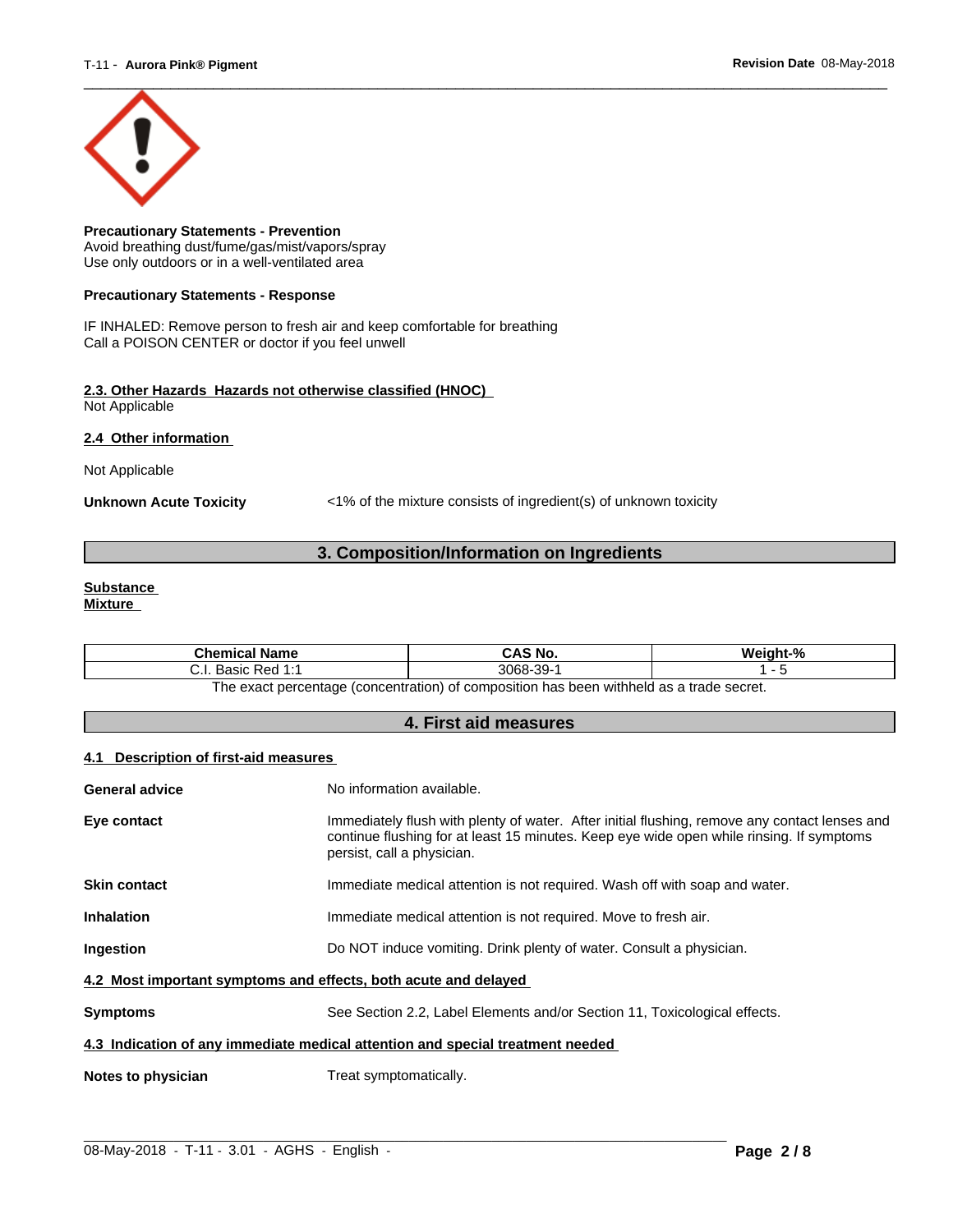# **5. Fire-Fighting Measures**

 $\overline{\phantom{a}}$  ,  $\overline{\phantom{a}}$  ,  $\overline{\phantom{a}}$  ,  $\overline{\phantom{a}}$  ,  $\overline{\phantom{a}}$  ,  $\overline{\phantom{a}}$  ,  $\overline{\phantom{a}}$  ,  $\overline{\phantom{a}}$  ,  $\overline{\phantom{a}}$  ,  $\overline{\phantom{a}}$  ,  $\overline{\phantom{a}}$  ,  $\overline{\phantom{a}}$  ,  $\overline{\phantom{a}}$  ,  $\overline{\phantom{a}}$  ,  $\overline{\phantom{a}}$  ,  $\overline{\phantom{a}}$ 

#### **5.1 Extinguishing media**

#### **Suitable extinguishing media**

Use extinguishing measures that are appropriate to local circumstances and the surrounding environment.

**Unsuitable Extinguishing Media** None.

### **5.2 Special hazards arising from the substance or mixture**

#### **Special Hazard**

None known based on information supplied.

**Hazardous Combustion Products** Carbon oxides. Nitrogen oxides (NOx). Oxides of sulfur.

#### **Explosion Data**

**Sensitivity to Mechanical Impact** None.

**Sensitivity to Static Discharge** Fine dust dispersed in air, in sufficient concentrations, and in the presence of an ignition source is a potential dust explosion hazard.

#### **5.3 Advice for firefighters**

As in any fire, wear self-contained breathing apparatus pressure-demand, MSHA/NIOSH (approved or equivalent) and full protective gear.

# **6. Accidental Release Measures**

#### **6.1 Personal precautions, protective equipment and emergency procedures**

Ensure adequate ventilation, especially in confined areas. Use personal protective equipment.

#### **6.2 Environmental precautions**

Dust deposits should not be allowed to accumulate on surfaces as these may form an explosive mixture if they are released into the atmosphere in sufficient concentration. Avoid dispersal of dust in the air (i.e., cleaning dusty surfaces with compressed air). Nonsparking tools should be used. Prevent product from entering drains.

#### **6.3 Methods and materials for containment and cleaning up**

| <b>Methods for Containment</b> | Prevent dust cloud. Cover powder spill with plastic sheet or tarp to minimize spreading.                                                                                                                                                                                                                                                                                                |
|--------------------------------|-----------------------------------------------------------------------------------------------------------------------------------------------------------------------------------------------------------------------------------------------------------------------------------------------------------------------------------------------------------------------------------------|
| Methods for cleaning up        | Avoid dust formation. Take precautionary measures against static discharges. Do not dry<br>sweep dust. Wet dust with water before sweeping or use a vacuum to collect dust. Use<br>personal protective equipment. Take up mechanically and collect in suitable container for<br>disposal. Prevent product from entering drains. Keep in suitable and closed containers for<br>disposal. |

## **7. Handling and storage**

#### **7.1 Precautions for safe handling**

| Advice on safe handling                                          | Avoid dust formation. Take precautionary measures against static discharges. Fine dust<br>dispersed in air may ignite. Wear personal protective equipment. |  |
|------------------------------------------------------------------|------------------------------------------------------------------------------------------------------------------------------------------------------------|--|
| <b>Hygiene measures</b>                                          | Handle in accordance with good industrial hygiene and safety practice.                                                                                     |  |
| 7.2 Conditions for safe storage, including any incompatibilities |                                                                                                                                                            |  |
| <b>Storage Conditions</b>                                        | Keep tightly closed in a dry and cool place.                                                                                                               |  |
| <b>Materials to Avoid</b>                                        | No materials to be especially mentioned.                                                                                                                   |  |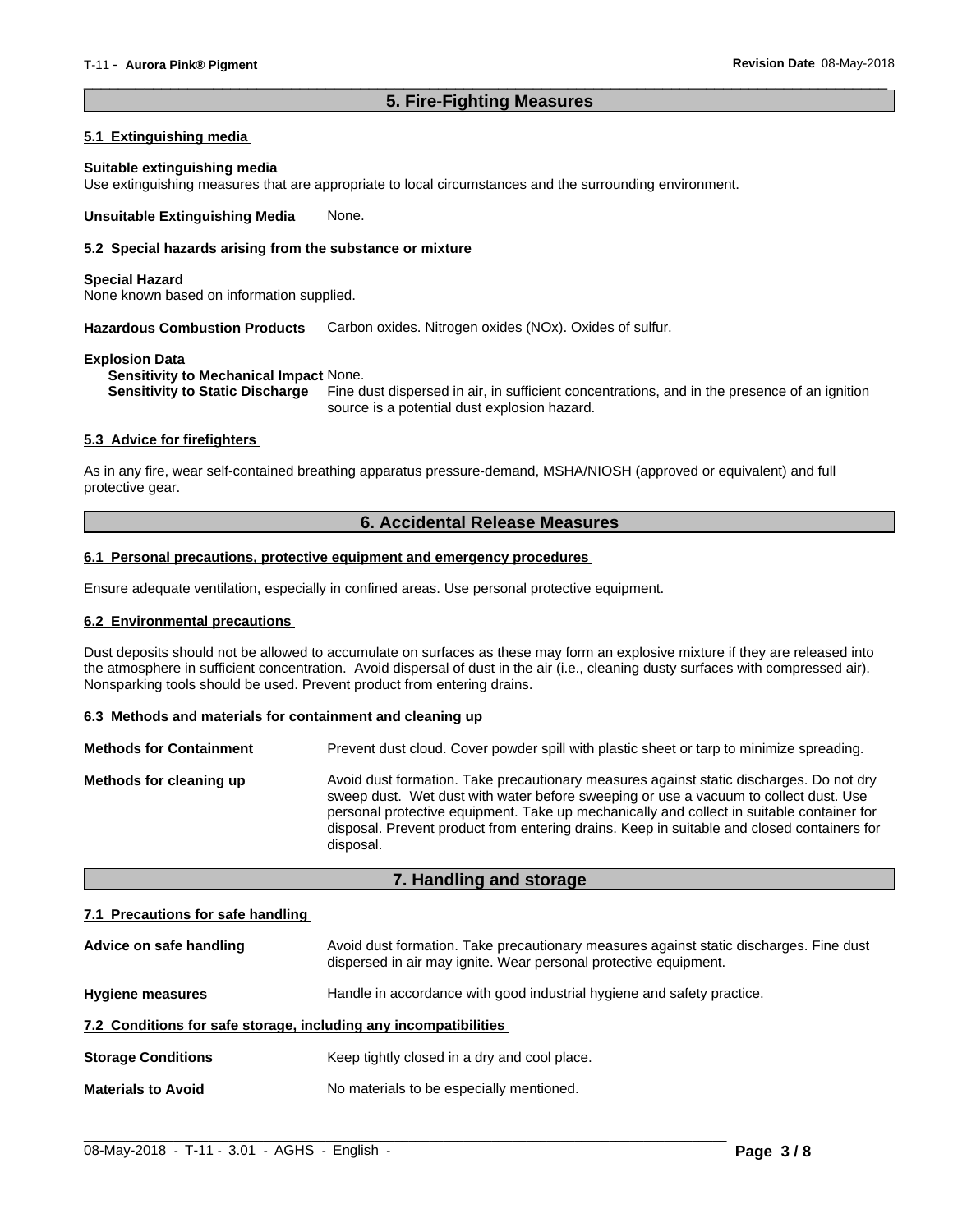# **8. Exposure controls/personal protection**

 $\overline{\phantom{a}}$  ,  $\overline{\phantom{a}}$  ,  $\overline{\phantom{a}}$  ,  $\overline{\phantom{a}}$  ,  $\overline{\phantom{a}}$  ,  $\overline{\phantom{a}}$  ,  $\overline{\phantom{a}}$  ,  $\overline{\phantom{a}}$  ,  $\overline{\phantom{a}}$  ,  $\overline{\phantom{a}}$  ,  $\overline{\phantom{a}}$  ,  $\overline{\phantom{a}}$  ,  $\overline{\phantom{a}}$  ,  $\overline{\phantom{a}}$  ,  $\overline{\phantom{a}}$  ,  $\overline{\phantom{a}}$ 

# **8.1 Exposure Guidelines**

### **8.2 Appropriate engineering controls**

| <b>Engineering Measures</b><br><b>Showers</b><br>Eyewash stations<br>Ventilation systems.                                                  |  |
|--------------------------------------------------------------------------------------------------------------------------------------------|--|
| 8.3 Individual protection measures, such as personal protective equipment                                                                  |  |
| Safety glasses with side-shields.<br><b>Eve/Face Protection</b>                                                                            |  |
| Wear chemical resistant footwear and clothing such as gloves, an apron or a whole body<br>Skin and body protection<br>suit as appropriate. |  |
| . NIOSH/MSHA approved respiratory protection should be worn if exposure is anticipated.<br><b>Respiratory protection</b>                   |  |
| See section 7 for more information<br><b>Hygiene measures</b>                                                                              |  |

**9. Physical and chemical properties**

# **9.1 Information on basic physical and chemical properties**

| <b>Physical state</b>                                                | Solid                                 |                          |                          |
|----------------------------------------------------------------------|---------------------------------------|--------------------------|--------------------------|
| Appearance                                                           | Powder                                | Color                    | Pink                     |
| Odor                                                                 | Pungent                               | <b>Odor Threshold</b>    | No information available |
| <b>Property</b>                                                      | Values                                | Remarks • Methods        |                          |
| рH                                                                   | Not Applicable                        |                          |                          |
| Melting/freezing point                                               |                                       | No information available |                          |
| Boiling point/boiling range                                          | Not applicable                        | No information available |                          |
| <b>Flash Point</b>                                                   | Not Applicable                        | No information available |                          |
| <b>Evaporation rate</b>                                              | Not Applicable                        | No information available |                          |
| Flammability (solid, gas)                                            |                                       | No information available |                          |
| <b>Flammability Limits in Air</b>                                    |                                       |                          |                          |
| upper flammability limit                                             |                                       | No information available |                          |
| lower flammability limit                                             |                                       | No information available |                          |
| Vapor pressure                                                       | Not Applicable                        |                          |                          |
| <b>Vapor density</b>                                                 |                                       |                          |                          |
| <b>Specific Gravity</b>                                              | 1.37                                  |                          |                          |
| <b>Water solubility</b>                                              |                                       | No information available |                          |
| Solubility in other solvents                                         |                                       | No information available |                          |
| <b>Partition coefficient</b>                                         |                                       | No information available |                          |
| <b>Autoignition temperature</b>                                      |                                       | No information available |                          |
| <b>Decomposition temperature</b>                                     |                                       | No information available |                          |
| <b>Viscosity, kinematic</b>                                          |                                       | No information available |                          |
| Viscosity, dynamic                                                   |                                       | No information available |                          |
| <b>Explosive properties</b>                                          | Fine dust dispersed in air may ignite |                          |                          |
| <b>Oxidizing Properties</b>                                          |                                       | No information available |                          |
| 9.2 Other information<br>Volatile organic compounds (VOC)<br>content | None                                  |                          |                          |
|                                                                      |                                       |                          |                          |

# **10. Stability and Reactivity**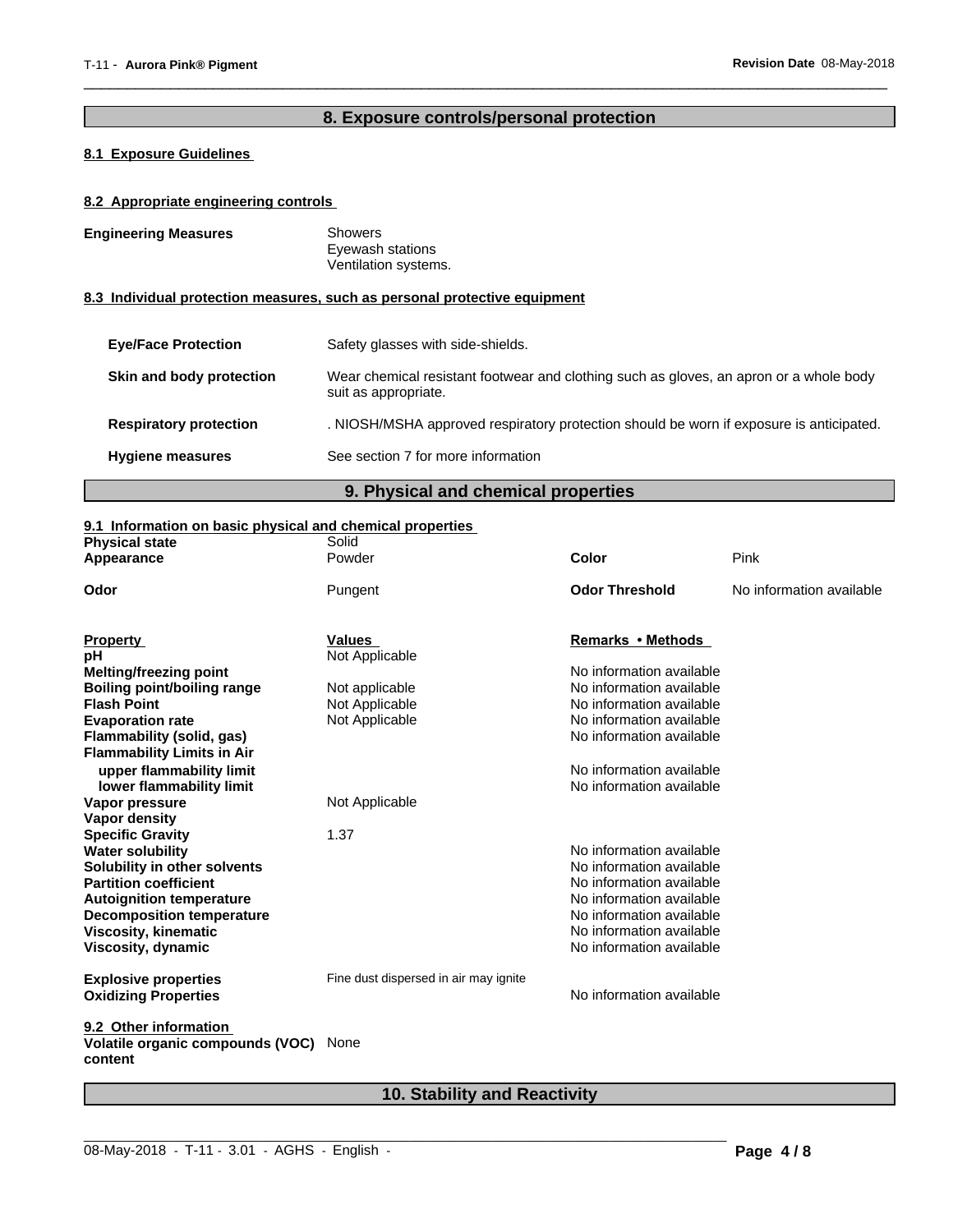#### **10.1 Reactivity**

No dangerous reaction known under conditions of normal use

### **10.2 Chemical stability**

Stable

.

#### **10.3 Possibility of hazardous reactions**

None under normal processing.

#### **10.4 Conditions to Avoid**

Dust formation. Take precautionary measures against static discharges.

#### **10.5 Incompatible Materials**

None known based on information supplied.

#### **10.6 Hazardous Decomposition Products**

None known based on information supplied.

# **11. Toxicological information**

 $\overline{\phantom{a}}$  ,  $\overline{\phantom{a}}$  ,  $\overline{\phantom{a}}$  ,  $\overline{\phantom{a}}$  ,  $\overline{\phantom{a}}$  ,  $\overline{\phantom{a}}$  ,  $\overline{\phantom{a}}$  ,  $\overline{\phantom{a}}$  ,  $\overline{\phantom{a}}$  ,  $\overline{\phantom{a}}$  ,  $\overline{\phantom{a}}$  ,  $\overline{\phantom{a}}$  ,  $\overline{\phantom{a}}$  ,  $\overline{\phantom{a}}$  ,  $\overline{\phantom{a}}$  ,  $\overline{\phantom{a}}$ 

#### **11.1 Acute toxicity**

#### **Numerical measures of toxicity: Product Information**

| LD50 Oral:  | <b>LD50 Dermal:</b> |
|-------------|---------------------|
| 16,000      | 23,000              |
| mg/kg (rat) | mg/kg (rat)         |

#### **The following values are calculated based on chapter 3.1 of the GHS document**

**Unknown Acute Toxicity** <1% of the mixture consists of ingredient(s) of unknown toxicity

**Oral LD50** 44,455.00 mg/kg **LC50 (Dust/Mist)** 4.79 mg/l

#### **Numerical measures of toxicity: Component Information**

| <b>Chemical Name</b>                                                                | LD50 Oral        | <b>LD50 Dermal</b>     | <b>LC50 Inhalation</b>   |
|-------------------------------------------------------------------------------------|------------------|------------------------|--------------------------|
| $\sim$<br>$Dod$ 4.4<br><b>Dooin</b><br><b>D</b> asic<br>$\mathsf{r}$ Req.i.<br>υ.ι. | Rat<br>449 mg/kg | ) mg/kg (Rat)<br>2,500 | 0.05<br>(4 hour)<br>ma/l |
| $3068 - 39 - 7$                                                                     |                  |                        |                          |

 $\_$  ,  $\_$  ,  $\_$  ,  $\_$  ,  $\_$  ,  $\_$  ,  $\_$  ,  $\_$  ,  $\_$  ,  $\_$  ,  $\_$  ,  $\_$  ,  $\_$  ,  $\_$  ,  $\_$  ,  $\_$  ,  $\_$  ,  $\_$  ,  $\_$  ,  $\_$  ,  $\_$  ,  $\_$  ,  $\_$  ,  $\_$  ,  $\_$  ,  $\_$  ,  $\_$  ,  $\_$  ,  $\_$  ,  $\_$  ,  $\_$  ,  $\_$  ,  $\_$  ,  $\_$  ,  $\_$  ,  $\_$  ,  $\_$  ,

#### **11.2 Information on toxicologicaleffects**

#### **Skin corrosion/irritation**

Product Information • May cause irritation Component Information • No information available

#### **Serious eye damage/eye irritation**

Product Information

• May cause irritation

Component Information

• No information available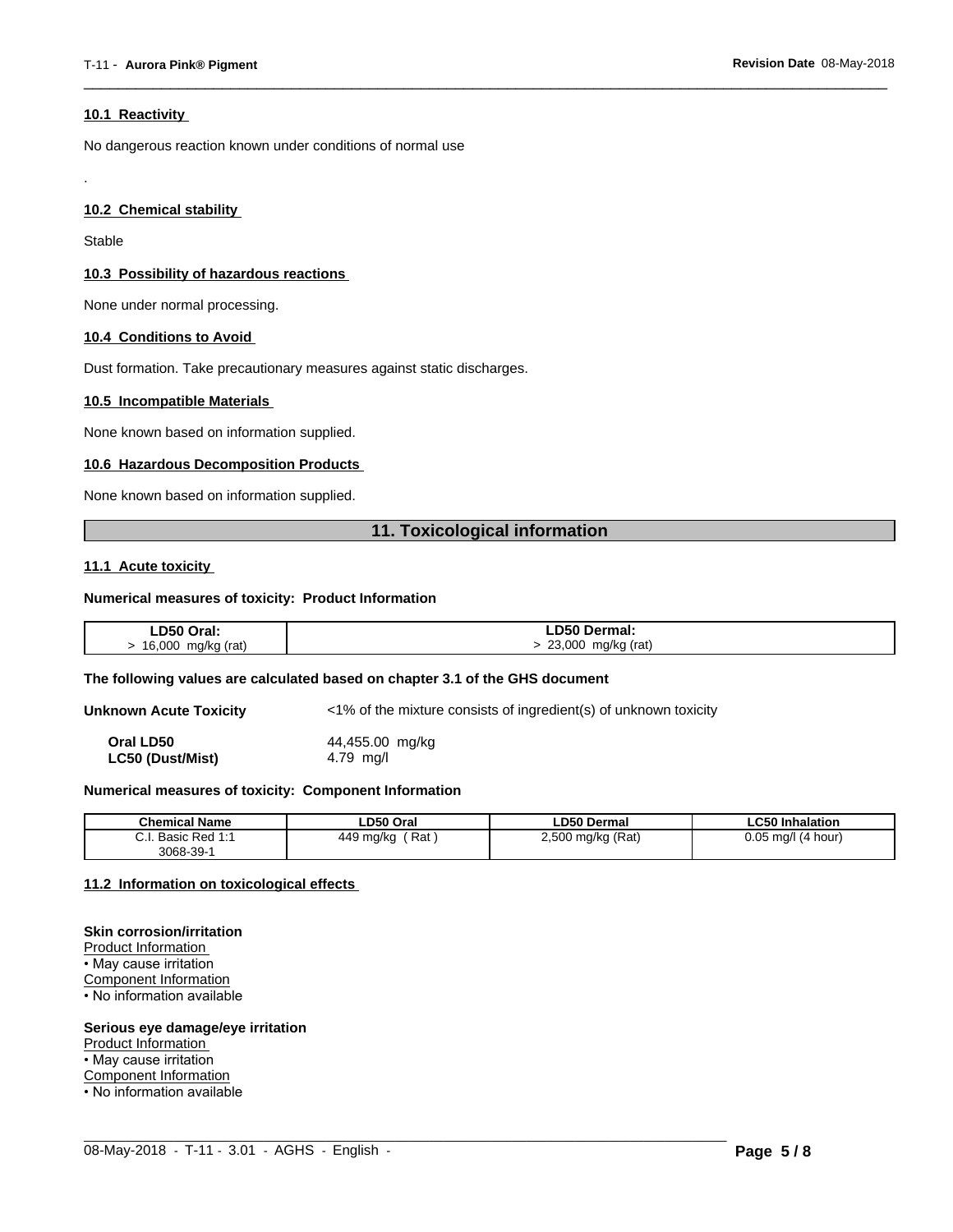#### **Respiratory or skin sensitization**

Product Information  $\overline{\cdot}$  May be harmful if inhaled Component Information • No information available

# **Germ cell mutagenicity**

Product Information • No information available Component Information • No information available

# **Carcinogenicity**

Product Information

• This product contains <0.1% free formaldehyde and may be capable of outgassing formaldehyde at levels in excess of OSHA's Action Level under some conditions of use. Formaldehyde is a known cancer hazard. Long term exposure may result in dermatitis or respiratory sensitization for sensitive individuals.Component Information

 $\overline{\phantom{a}}$  ,  $\overline{\phantom{a}}$  ,  $\overline{\phantom{a}}$  ,  $\overline{\phantom{a}}$  ,  $\overline{\phantom{a}}$  ,  $\overline{\phantom{a}}$  ,  $\overline{\phantom{a}}$  ,  $\overline{\phantom{a}}$  ,  $\overline{\phantom{a}}$  ,  $\overline{\phantom{a}}$  ,  $\overline{\phantom{a}}$  ,  $\overline{\phantom{a}}$  ,  $\overline{\phantom{a}}$  ,  $\overline{\phantom{a}}$  ,  $\overline{\phantom{a}}$  ,  $\overline{\phantom{a}}$ 

• No information available

#### **Reproductive toxicity**

Product Information • No information available

Component Information

• No information available

# **STOT - single exposure**

No information available

#### **STOT - repeated exposure**

• No known effect

#### **Other adverse effects**

Product Information • No information available Component Information • No information available

# **Aspiration hazard**

Product Information • No information available

Component Information

• No information available

# **12. Ecological information**

# **12.1 Toxicity**

**Ecotoxicity No information available** 

 $<$  1 % of the mixture consists of components(s) of unknown hazards to the aquatic environment

#### **Ecotoxicity effects**

#### **12.2 Persistence and degradability**

No information available.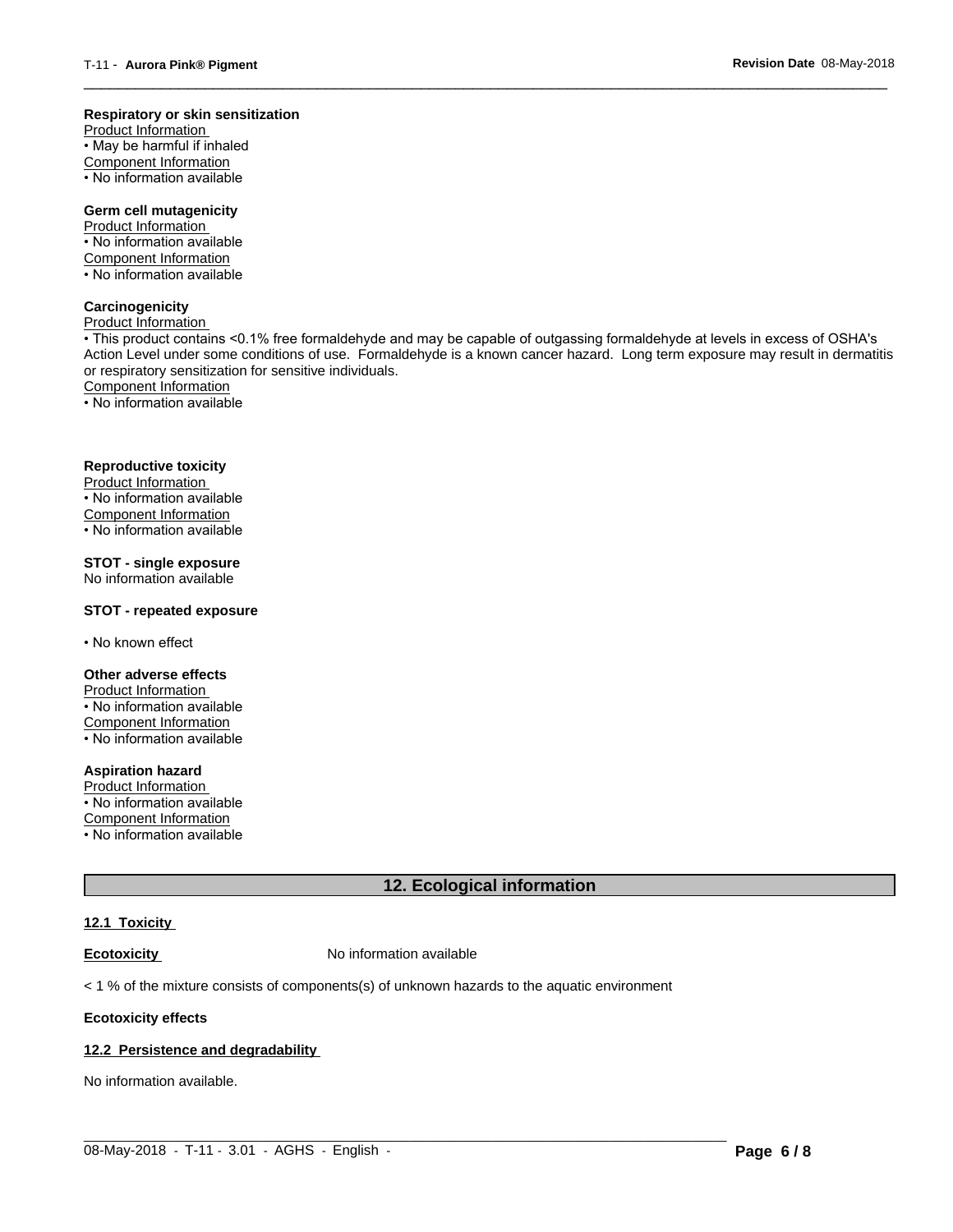#### **12.3 Bioaccumulative potential**

Discharge into the environment must be avoided

#### **12.4 Mobility in soil**

No information available.

#### **12.5 Other adverse effects**

No information available

# **13. Disposal Considerations**

 $\overline{\phantom{a}}$  ,  $\overline{\phantom{a}}$  ,  $\overline{\phantom{a}}$  ,  $\overline{\phantom{a}}$  ,  $\overline{\phantom{a}}$  ,  $\overline{\phantom{a}}$  ,  $\overline{\phantom{a}}$  ,  $\overline{\phantom{a}}$  ,  $\overline{\phantom{a}}$  ,  $\overline{\phantom{a}}$  ,  $\overline{\phantom{a}}$  ,  $\overline{\phantom{a}}$  ,  $\overline{\phantom{a}}$  ,  $\overline{\phantom{a}}$  ,  $\overline{\phantom{a}}$  ,  $\overline{\phantom{a}}$ 

#### **13.1 Waste treatment methods**

Dispose of in accordance with federal, state, and local regulations.

# **14. Transport Information**

| <u>DOT</u>  | Not regulated |
|-------------|---------------|
| <b>MEX</b>  | Not regulated |
| <b>IMDG</b> | Not regulated |
| <b>IATA</b> | Not regulated |

| 15. Regulatory information     |                          |  |
|--------------------------------|--------------------------|--|
| 15.1 International Inventories |                          |  |
| <b>TSCA</b>                    | Complies                 |  |
| <b>DSL</b>                     | Complies                 |  |
| <b>EINECS/ELINCS</b>           | Complies                 |  |
| <b>ENCS</b>                    |                          |  |
| <b>IECSC</b>                   | Complies                 |  |
| <b>KECL</b>                    | Complies                 |  |
| <b>PICCS</b>                   | Complies                 |  |
| <b>AICS</b>                    | Complies                 |  |
| <b>NZIoC</b>                   | $\overline{\phantom{0}}$ |  |

 **TSCA** - United States Toxic Substances Control Act Section 8(b) Inventory

 **DSL** - Canadian Domestic Substances List

 **EINECS/ELINCS** - European Inventory of Existing Chemical Substances/European List of Notified Chemical Substances

 **PICCS** - Philippines Inventory of Chemicals and Chemical Substances

 **ENCS** - Japan Existing and New Chemical Substances

 **IECSC** - China Inventory of Existing Chemical Substances

 **KECL** - Korean Existing and Evaluated Chemical Substances

 **PICCS** - Philippines Inventory of Chemicals and Chemical Substances

 **AICS** - Australian Inventory of Chemical Substances

 **NZIoC** - New Zealand Inventory of Chemicals

#### **15.2 U.S. Federal Regulations**

#### **SARA 313**

Section 313 of Title III of the Superfund Amendments and Reauthorization Act of 1986 (SARA). This product does not contain any chemicals which are subject to the reporting requirements of the Act and Title 40 of the Code of Federal Regulations, Part 372